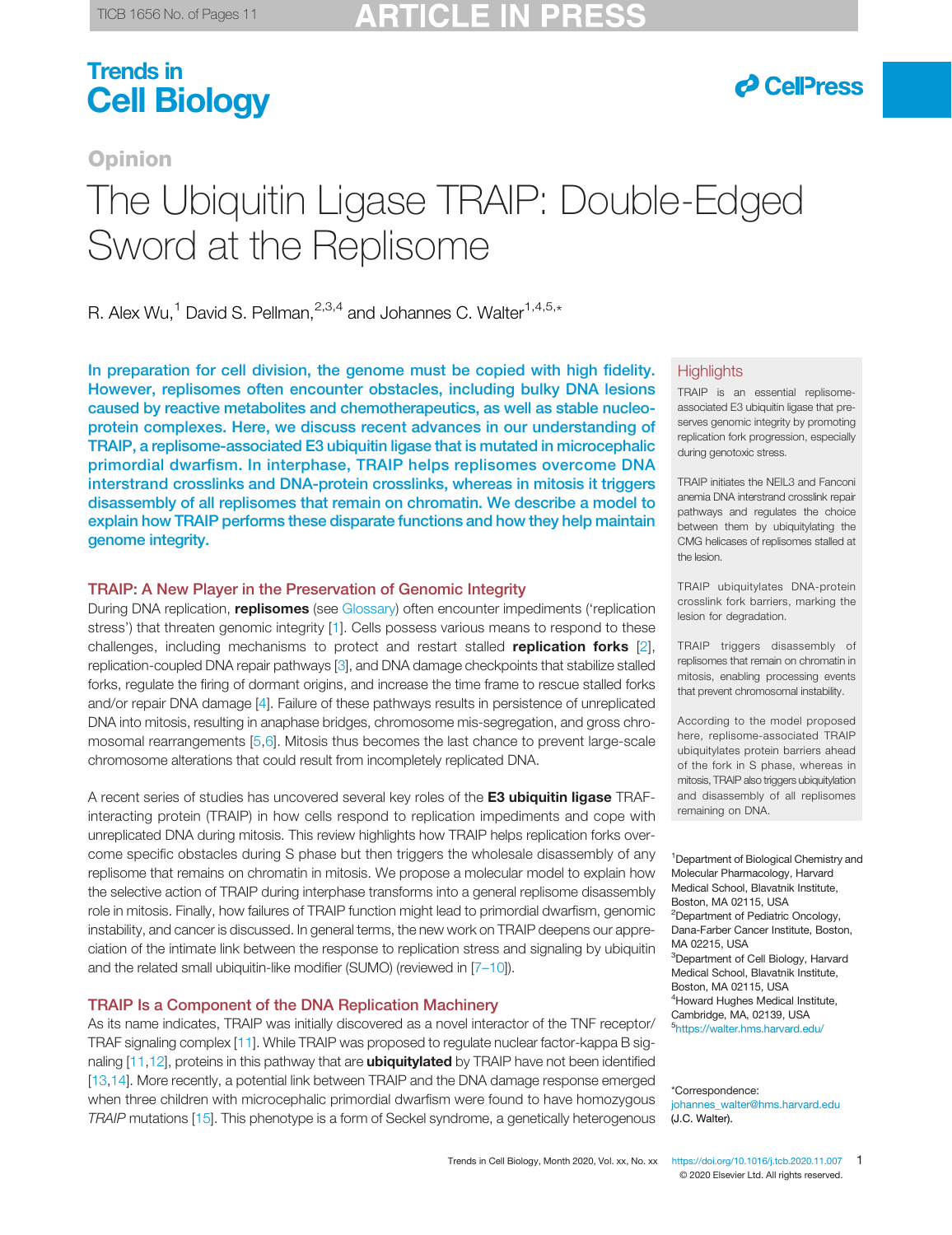<span id="page-1-0"></span>

autosomal recessive disorder caused by mutations in any one of ten genes functioning in the DNA damage response or centrosome function [\[15,](#page-8-0)[16](#page-9-0)]. Notably, one of these mutations, R18C, resides in the RING domain of TRAIP and compromises the ubiquitin ligase activity of TRAIP [[15](#page-8-0),[17](#page-9-0)]. TRAIP-deficient cells proliferate slowly and exhibit hypersensitivity to the DNA interstrand crosslink (ICL)-inducing agent, mitomycin C. TRAIP-depleted cells display a diverse array of other phenotypes, including accumulation in the G2 phase, diminished activation of the DNA damage response, micronucleation, and gross chromosomal rearrangements [[15](#page-8-0),[18](#page-9-0),[19\]](#page-9-0). Together, the data indicate that TRAIP plays broad roles in the maintenance of genomic integrity.

TRAIP is usually concentrated in nucleoli [[18](#page-9-0)–20], but colocalizes with PCNA at sites of DNA damage and upon replication stress [\[15,](#page-8-0)[18](#page-9-0)–20]. This recruitment to stressed replication forks is mediated by a PCNA-interacting protein (PIP)-box motif at the C terminus of TRAIP [[18,19\]](#page-9-0). However, TRAIP lacking its PIP box is still functional in tissue culture cells and in Xenopus egg extracts (detailed later) [[17](#page-9-0),[19](#page-9-0)]. It is conceivable that the PCNA interaction is dispensable under certain experimental conditions (e.g., TRAIP overexpression). Adding to the intrigue, analysis of DNA replicating in Xenopus egg extracts and isolation of proteins on nascent DNA (iPOND) in mammalian cells suggests that TRAIP resides at replication forks in the absence of exogenous DNA damage [[17,19](#page-9-0),[21,22\]](#page-9-0). Although this association could reflect de novo TRAIP recruitment to forks that encounter endogenous replication stress, TRAIP increases the replisome's physical footprint [\[17\]](#page-9-0), consistent with TRAIP traveling constitutively with each replication fork. These observations raise the question of which proteins TRAIP ubiquitylates at replication forks and how their modification contributes to the maintenance of genome stability.

#### The Function of TRAIP in S Phase

#### Regulating Replication-Coupled ICL Repair

Silencing TRAIP sensitizes cells to mitomycin C [[19](#page-9-0)], suggesting that TRAIP plays a role in the repair of ICLs, highly cytotoxic DNA lesions that impede replisome progression. Convergence of two replisomes on either side of an ICL initiates at least three distinct pathways that resolve ('unhook') the ICL and allow completion of DNA replication ([Figure 1](#page-2-0)A). Acetaldehyde-ICLs appear to be directly reversed by an unknown enzyme [\[23\]](#page-9-0), whereas psoralen/UV-A and abasic site ICLs are unhooked when the NEIL3 glycosylase cuts one of the two glycosyl bonds that form the ICL [\[24\]](#page-9-0). The third repair pathway involves the 22 FANC proteins that are mutated in Fanconi anemia, a human disease characterized by cellular sensitivity to ICL-inducing agents, short stature and other congenital abnormalities, bone marrow failure, and cancer predisposition [[25](#page-9-0)]. The FANC proteins unhook ICLs through incisions of the phosphodiester backbone on either side of the crosslink, followed by repair of the resulting double-strand break by homologous recombination [\[26](#page-9-0)]. Since the Fanconi anemia repair mechanism promotes incisions adjacent to the ICL, it can unhook any ICL regardless of its chemical structure. Despite this, the majority of psoralen and abasic ICLs are repaired by NEIL3 [[24,27\]](#page-9-0), suggesting that the Fanconi anemia pathway might function primarily as a back-up. This prioritization of direct unhooking avoids double-strand breaks that could lead to chromosomal rearrangements.

How is ICL repair pathway choice regulated? In Xenopus egg extracts, convergence of two forks at the crosslink is critical for all three forms of ICL repair [\[23,24](#page-9-0),[28\]](#page-9-0). Fork convergence triggers ubiquitylation of the stalled **CMG helicases** by TRAIP [[17\]](#page-9-0). Short ubiquitin chains on CMG are sufficient to promote recruitment of the NEIL3 glycosylase via a ubiquitin-binding domain within NEIL3 ([Figure 1](#page-2-0)A,ii). In contrast, longer ubiquitin chains are required to trigger CMG removal from chromatin by the **p97 segregase**, which in turn allows endonucleases to access DNA and initiate the incisions that unhook the ICL [\(Figure 1](#page-2-0)A,iii) [[29](#page-9-0)–32]. Thus, NEIL3 is

#### **Glossary**

CMG helicase: a DNA helicase consisting of the subunits CDC45, MCM2-7, and the GINS complex, that unwinds DNA at replication forks by passing the leading strand template of the parental DNA through its central pore, thus driving progression of the replisome.

CRL2<sup>Lrr1</sup>: a member of the Cullin-Rbx family of E3 ubiquitin ligases, consisting of the subunits Cul2, Rbx1, Lrr1, Elongin B, and Elongin C, which has been implicated in ubiquitylating CMGs upon replication termination to trigger replisome disassembly.

DNA interstrand crosslink (ICL): a DNA lesion in which the two strands of DNA become covalently linked, preventing the unwinding of DNA that is required for DNA replication and transcription.

DNA-protein crosslink (DPC): a form of DNA damage in which a protein becomes covalently crosslinked to DNA, potentially blocking chromatinassociated processes, such as the translocation of DNA helicases. E3 ubiquitin ligase: eukaryotic

enzymes that catalyze the covalent attachment of ubiquitin to substrate proteins.

p97 Segregase: also known as Cdc48 in yeast or VCP, a hexameric AAA+ ATPase that functions with various adaptor proteins to recognize and unfold polyubiquitylated substrates by translocating them through its central pore.

**Replication forks:** the splayed DNA structure where DNA synthesis occurs. **Replication termination:** the process during which converging replication forks meet, replisomes are disassembled, and daughter duplexes are decatenated.

Replisome: the collection of proteins, including DNA helicase, DNA polymerases, and primase, that carry out DNA replication.

RING domain: a zinc-coordinating domain commonly found in E3 ubiquitin ligases that facilitates transfer of ubiquitin from an E2 ubiquitin conjugating enzyme to the target substrate.

Ubiquitylation: a post-translational modification in which the amino group of a lysine side chain or the terminal amino group of a protein is conjugated to the carboxyl terminus of the 8 kDa protein ubiquitin. Monoubiquitylation refers to the attachment of one ubiquitin, whereas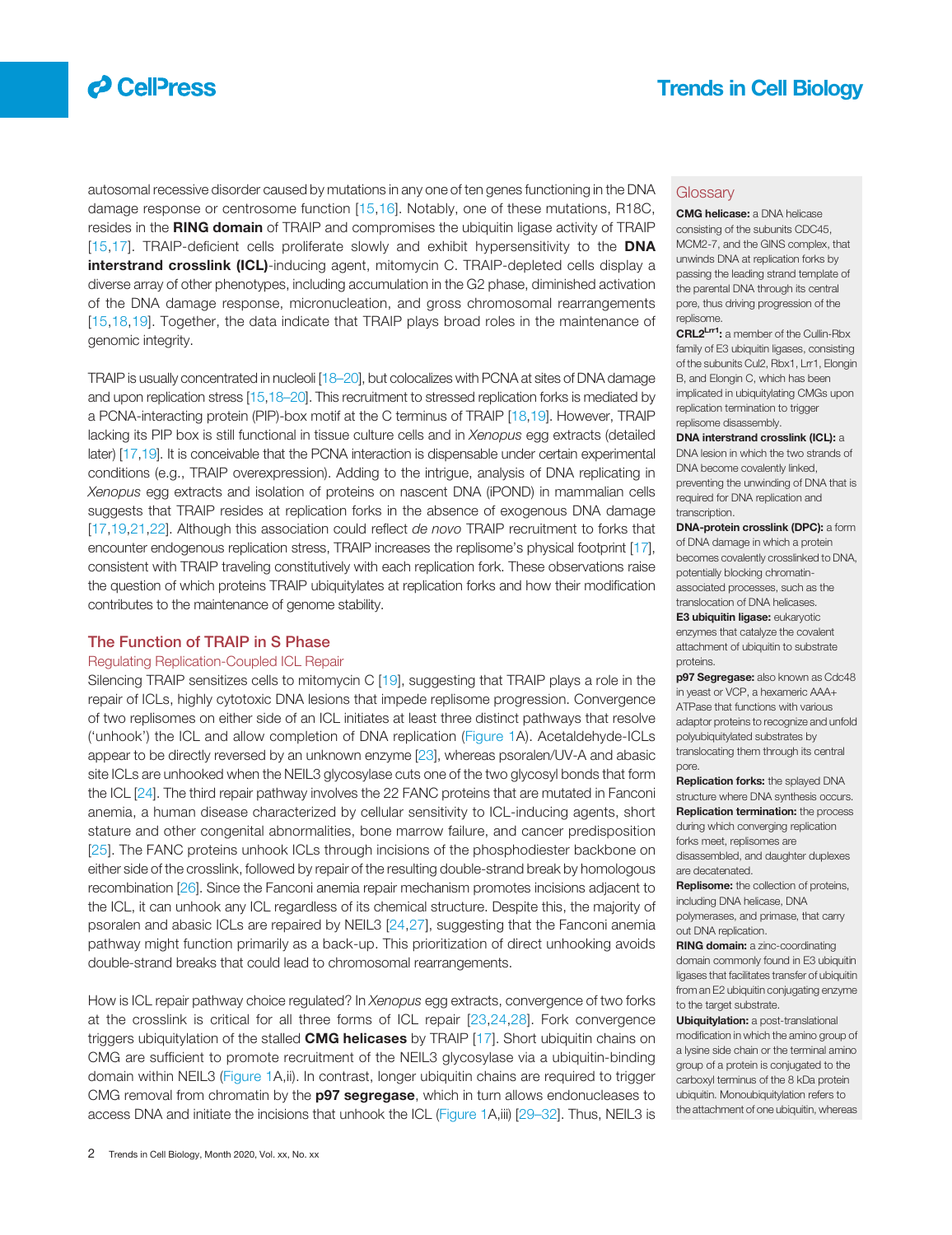

<span id="page-2-0"></span>

conjugation of the modifying ubiquitin with additional ubiquitin molecules is termed polyubiquitylation.

Figure 1. Replication-Coupled Interstrand Crosslink (ICL) and DNA-Protein Crosslink (DPC) Repair Pathways. (A) In Xenopus egg extracts, three pathways of ICL repair require the convergence of two replication forks at the crosslink. Fork convergence triggers ubiquitylation of the replisome's CDC45/MCM2-7/GINS (CMG) helicase by TRAF-interacting protein (TRAIP) (ubiquitin shown as purple spheres). Acetaldehyde-ICL repair is depicted as being initiated before CMG ubiquitylation (i), but this remains to be confirmed. Ubiquitin chains as short as one or two ubiquitins may recruit the NEIL3 glycosylase to directly unhook psoralen and abasic ICLs, allowing completion of DNA replication (ii). If NEIL3 fails to unhook the crosslink, TRAIP continues to extend the ubiquitin chains (iii). Long ubiquitin chains trigger CMG unloading by the p97 segregase, which allows Fanconi anemia pathway endonucleases to unhook the ICL. The resulting double-strand break is repaired by homologous recombination. (B) Proteins crosslinked to the leading strand template hinder progression of the CMG helicase. Upon fork collision, TRAIP ubiquitylates the DPC (top arrow). After the accessory helicase RTEL1 promotes CMG bypass of the lesion, the DPC is ubiquitylated by a second, unknown E3 ubiquitin ligase. DPC ubiquitylation marks the lesion for proteolysis by the proteasome. The DPC-specific protease SPRTN also contributes to proteolysis of both ubiquitylated and unmodified DPCs. Note that at DPC-fork collisions, TRAIP activity does not require fork convergence and CMG is not ubiquitylated. In the absence of TRAIP, the initial ubiquitylation of the DPC is delayed, as is CMG bypass, but bypass does eventually occur, followed by CMG ubiquitylation by an unknown E3 ubiquitin ligase and proteolysis by SPRTN and the proteasome.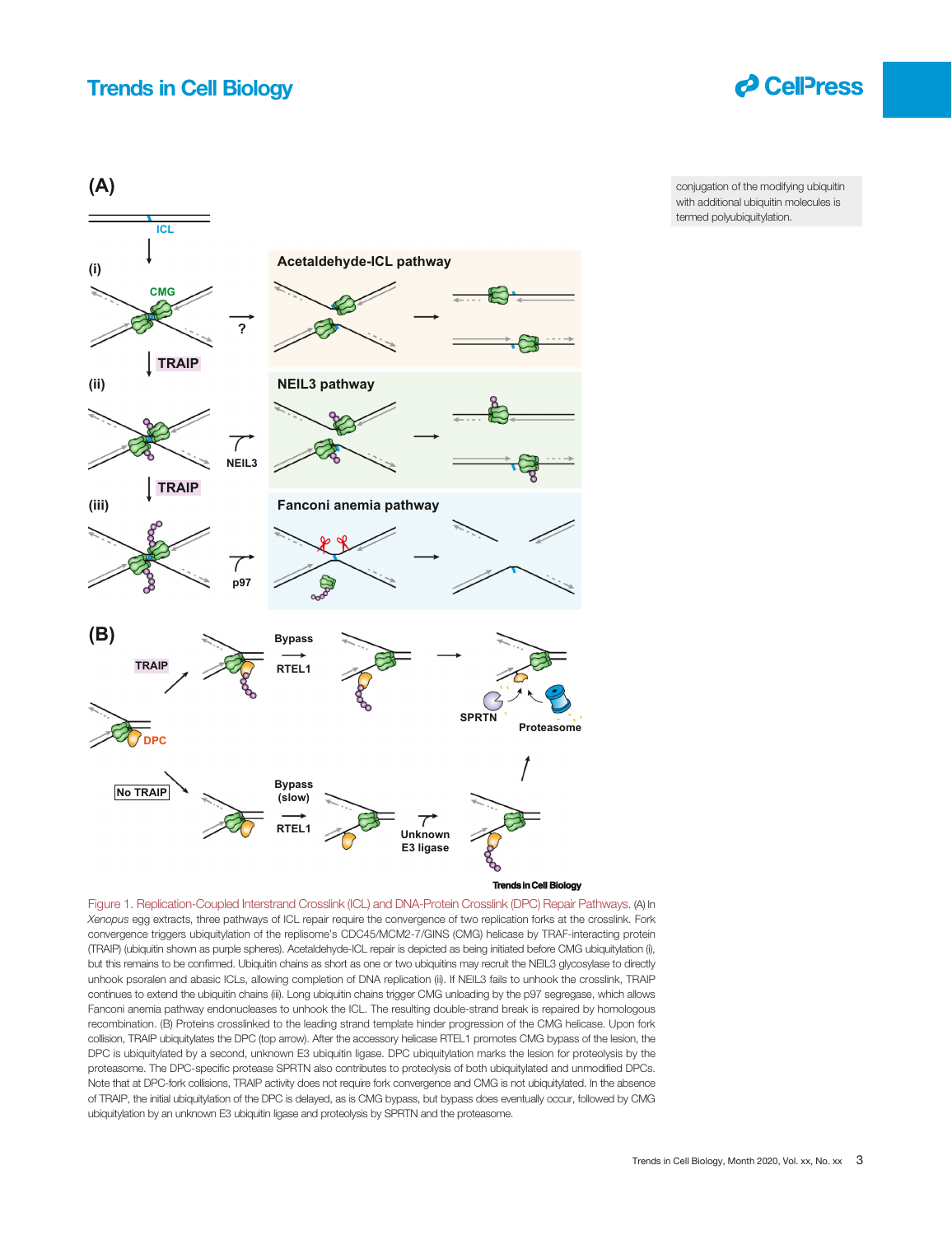

recruited to ICLs first and, if it unhooks the lesion, repair occurs without formation of a doublestrand break. If NEIL3 cannot act (such as at cisplatin ICLs), ubiquitin chains grow, activating the Fanconi anemia pathway. Consistent with this model, psoralen ICL processing in cells generates Fanconi anemia pathway-dependent double-strand breaks only in the absence of NEIL3 [\[27](#page-9-0)]. Whether TRAIP-dependent CMG ubiquitylation also regulates the acetaldehyde-ICL pathway remains an important question. If not, it might suggest that acetaldehyde-ICL repair is engaged even before the NEIL3 pathway ([Figure 1](#page-2-0)A,i).

The question arises why human TRAIP mutations cause dwarfism instead of classical Fanconi anemia. One possibility is that these TRAIP alleles retain enough function to support ICL repair, but are defective in other functions of TRAIP (see later) that suppress short stature. Importantly, mammalian cells possess a subpathway of ICL repair called 'traverse'. In this mechanism, single forks bypass ICLs [\[33,34\]](#page-9-0), yielding an X-shaped DNA structure that is probably processed by the FANC proteins, as seen after fork convergence [[34\]](#page-9-0). If traverse does not require TRAIP, this mechanism might provide enough ICL repair function to prevent Fanconi anemia.

#### Ubiquitylating Replisome-Blocking Protein Obstacles

Given that TRAIP can trigger CMG unloading at converged forks, it is crucial to understand how CMG unloading is avoided at single forks to prevent disassembly of replisomes that have not completed replication. One hypothesis is that the ubiquitin ligase of TRAIP is activated only when forks converge, for example, through TRAIP dimerization. While such a model is appealing, TRAIP has been found to act without fork convergence [\[35\]](#page-9-0). One such context is when single replisomes stall at **DNA-protein** crosslinks (DPCs) [\(Figure 1B](#page-2-0)). These lesions arise when chromatin-associated proteins become covalently crosslinked to DNA by chemotherapeutics or endogenous aldehydes [\[36\]](#page-9-0). DPCs attached to the leading strand template pose particularly challenging obstacles to DNA replication because they reside on the translocation strand of CMG [\[37](#page-9-0)]. Cells degrade DPCs through the action of the proteasome and the specialized protease SPRTN/DVC1 [\[35,38](#page-9-0)–40] (Wss1 in yeast [\[41\]](#page-9-0)). As with ICL repair, DPC repair is triggered by arrival of a replication fork, which leads to ubiquitylation of the DPC [\(Figure 1B](#page-2-0)) [[42](#page-9-0)]. In Xenopus egg extracts, CMG first bypasses leading strand DPCs with the as-sistance of the RTEL1 DNA helicase [\[43](#page-9-0)]. After CMG has moved safely beyond the lesion, the DPC is degraded by SPRTN and the proteasome [\[35](#page-9-0)]. While DPCs are likely acted upon by multiple ubiquitin ligases, the modification that occurs specifically as a result of CMG collision with the lesion depends on TRAIP [[35\]](#page-9-0). Although it is not required for SPRTN-mediated degradation, TRAIP-dependent DPC ubiquitylation appears to stimulate DPC proteolysis by the proteasome, probably by enhancing CMG bypass of the DPC [[35,42\]](#page-9-0). Whether TRAIP also promotes the ubiquitylation and clearance of noncovalent nucleoprotein barriers such as tightly bound proteins or transcribing RNA polymerases [[44](#page-9-0)–46] has not been determined. However, such a function would be consistent with the observation that TRAIP-deficient cells exhibit fork asymmetry and deficient fork progression during replication stress [\[15](#page-8-0)[,18\]](#page-9-0).

#### A Model for TRAIP Action in S Phase

As described earlier, when a replisome collides with a protein barrier such as a DPC, TRAIP ubiquitylates the barrier but does not trigger ubiquitylation or unloading of the 'host' CMG with which it travels [[35\]](#page-9-0). In contrast, when forks converge at an ICL, CMG undergoes ubiquitylation. One model to explain these observations is that the RING domain of TRAIP is rigidly positioned on the leading edge of the replisome, like the hood ornament on an automobile. In this way, when TRAIP recruits an E2 conjugating enzyme, it can transfer ubiquitin to any protein obstacle located ahead of the replisome, whether this is a DPC or a converging CMG ([Figure 2](#page-4-0), 'S phase') [\[17](#page-9-0)]. In the model proposed, CMG ubiquitylation at ICLs occurs strictly in trans. Whether these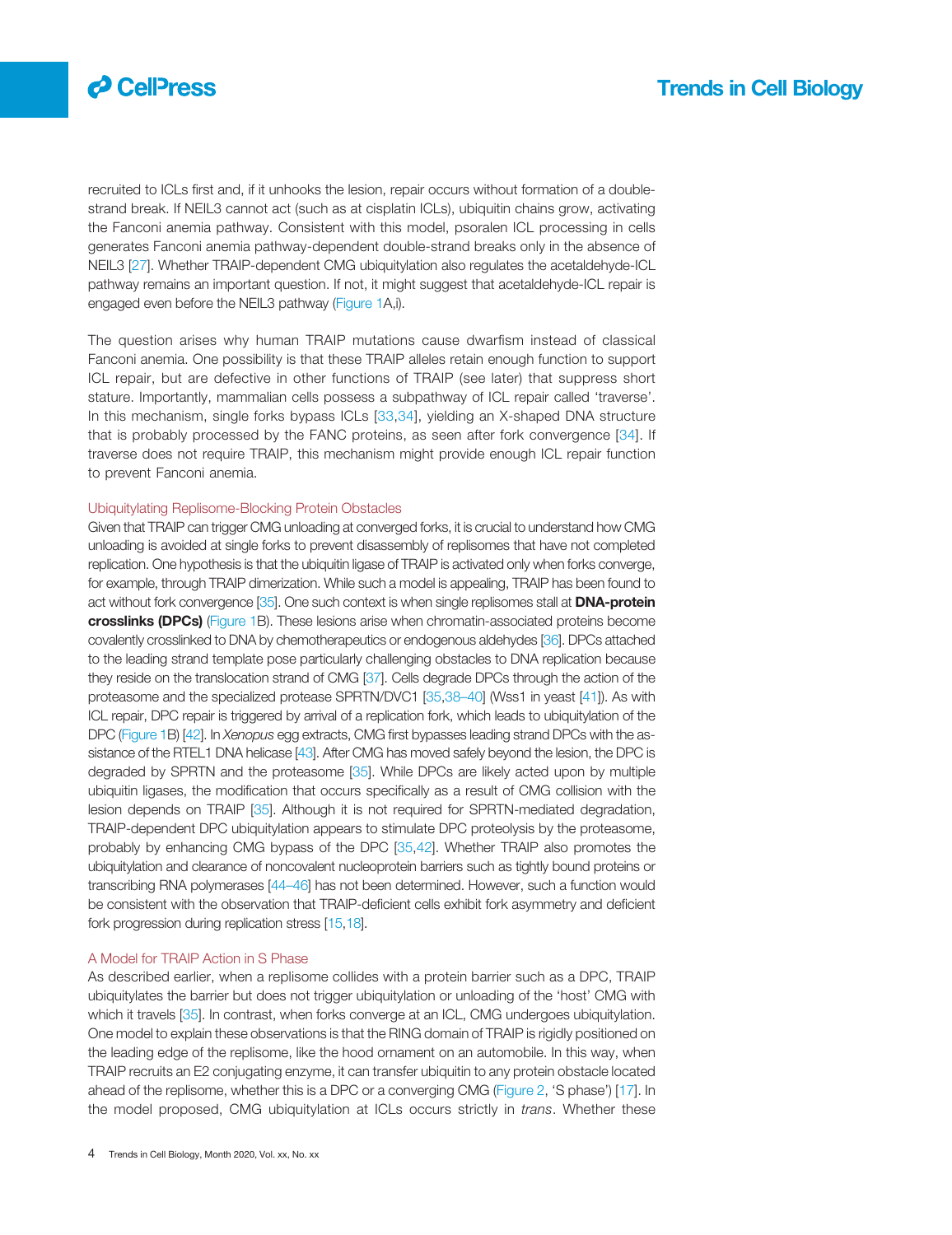<span id="page-4-0"></span>ubiquitylation events involve a constitutively active TRAIP that travels with each replisome or TRAIP molecules recruited de novo upon fork stalling remains to be determined. Either way, a critical feature of the model is that during S phase, TRAIP is unable to ubiquitylate its host CMG. This constraint prevents ubiquitylation of single replisomes engaged in replication, which would cause premature replisome disassembly and fork collapse.

An alternative model is that TRAIP indiscriminately ubiquitylates proteins in the vicinity of the replication fork. In this scenario, deubiquitylating enzymes (DUBs), some of which act at the replisome [\[47](#page-9-0)–50], would be required to erase modifications of host replisome proteins while allowing ubiquitylation of fork barriers such as DPCs. Moreover, to account for CMG ubiquitylation at ICLs, it would be necessary to invoke DUB inhibition or displacement specifically upon fork convergence at these lesions. A drawback of the DUB model is that inadvertent DUB dissociation prior to fork convergence would lead to premature replisome ubiquitylation and disassembly. Thus, the hood ornament model provides the most attractive explanation of how TRAIP function is constrained at the fork.

#### TRAIP Functions during Mitosis

#### A Transformation of TRAIP Function during Mitosis

While TRAIP avoids ubiquitylating its host CMG in interphase extracts, its activity appears to be strikingly altered in mitosis. When egg extracts are driven into a mitotic state by addition of cyclin B1-CDK1, TRAIP ubiquitylates its host CMG in single replisomes stalled at various types of fork barriers, triggering their ubiquitylation and disassembly by p97 [\(Figure 3](#page-6-0)A,i,ii) [\[51](#page-9-0)]. The fact that this TRAIP-dependent CMG ubiquitylation occurs in the absence of fork convergence suggests that in mitosis, TRAIP gains the capacity to ubiquitylate any CMG on chromatin. How mitotic CMG unloading preserves genome stability is discussed later.



Figure 2. Model for TRAF-Interacting Protein (TRAIP) Function in S Phase. During unperturbed DNA replication in S phase, TRAIP is assembled with the replisome with its RING domain positioned to ubiquitylate any protein encountered by the replisome (inset; purple arrow signifies direction of ubiquitylation). Such proteins include DNA-protein crosslinks (DPCs) and CDC45/MCM2-7/GINS (CMG) helicases when forks converge at interstrand crosslinks (ICLs) ('S phase', center, gray). TRAIP ubiquitylation of the host replisome on which it is assembled ('S phase', inset, gray broken arrow) does not occur, possibly because rigid positioning of the RING domain prevents it from bringing its E2 ubiquitin conjugating enzyme (brown) into contact with CMG. During mitosis, TRAIP undergoes a conformational change, allowing it to ubiquitylate its host CMG ('mitosis', purple arrow).

**Trends in Cell Biology**

 $\boldsymbol{\partial}$  CellPress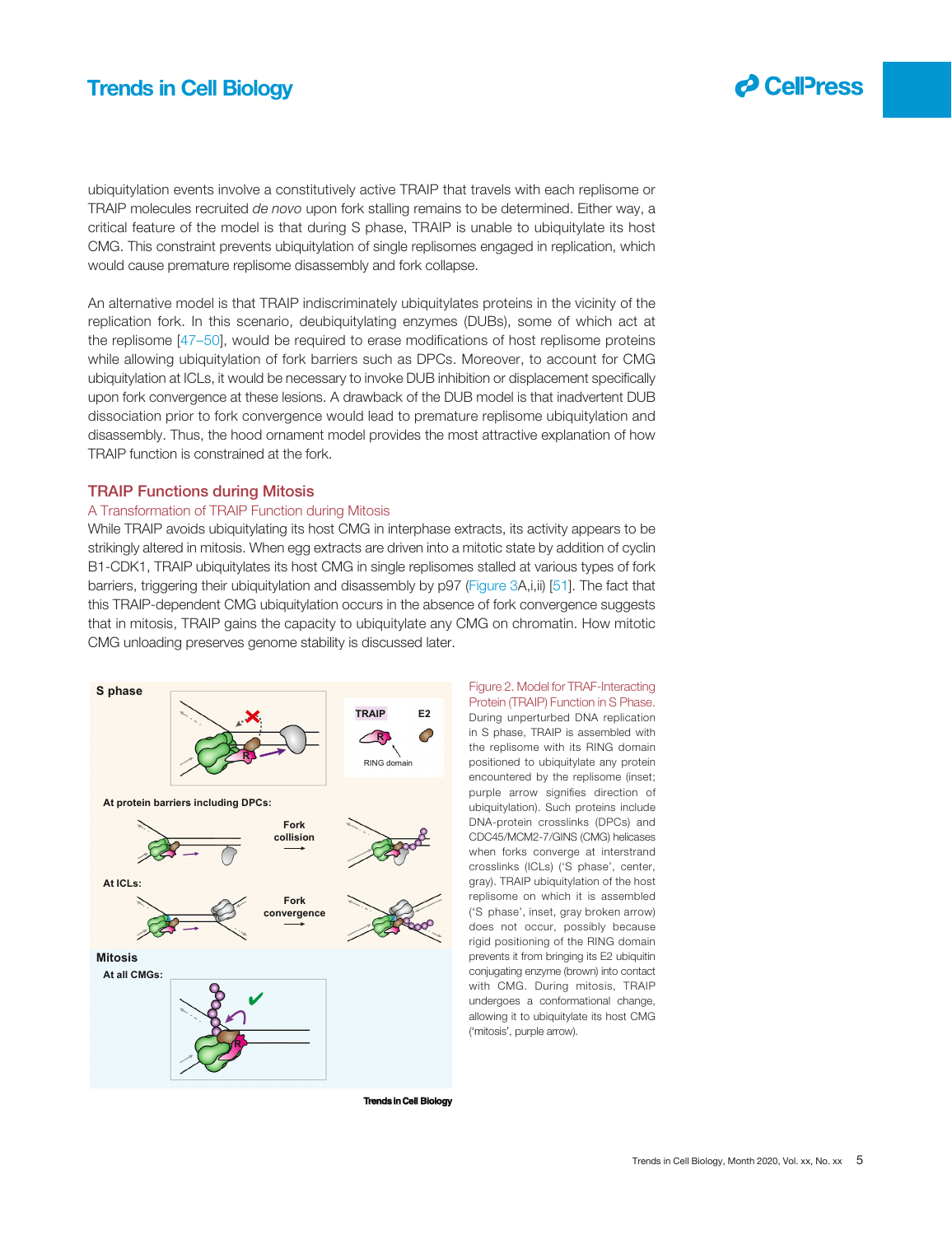

The concept that TRAIP acts on all CMGs during mitosis is supported by experiments on replication termination. When CMGs converge at the end of DNA replication, they are ubiquitylated and unloaded by p97 ([Figure 3A](#page-6-0),iii) [\[52,53\]](#page-9-0). In interphase, this ubiquitylation depends on the E3 ubiquitin ligase CRL2<sup>Lrr</sup>. TRAIP is not involved, probably because CMGs pass each other during termination [[54](#page-9-0),[55](#page-9-0)], which precludes the in trans ubiquitylation by TRAIP observed at ICLs. However, in worms and Xenopus egg extracts lacking CRL2<sup>Lrr1</sup>, CMGs are retained on chromatin until mitosis and are then ubiquitylated by TRAIP and unloaded by p97 [\(Figure 3A](#page-6-0),iv,v) [[51,](#page-9-0)56–[58\]](#page-9-0). Thus, mitotic ubiquitylation of terminated replisomes represents another situation where TRAIP ubiquitylates CMGs that are not in close contact. Together, these studies further support the notion that in mitosis, TRAIP triggers the unloading of any CMG from chromatin.

What underlies the dramatic increase in TRAIP's appetite for unloading CMG during mitosis? Mitotic entry does not appear to trigger de novo recruitment of additional TRAIP molecules to the replisome [[51\]](#page-9-0). Therefore, mitotic kinases could induce a conformational change in TRAIP that permits its RING domain to bring an E2 enzyme into contact with its host CMG ([Figure 2](#page-4-0), 'mitosis'). However, other mechanisms can also be envisioned, such as the displacement of inhibitors that suppress host CMG ubiquitylation in interphase, or mitosis-specific CMG modifications that make it a better TRAIP substrate. Structural analysis will likely be required to understand how the S phase constraint on TRAIP function is relieved in mitosis.

#### How Does Mitotic CMG Unloading Protect Genomic Stability?

The evidence discussed earlier indicates that TRAIP promotes unloading of terminated CMGs when the interphase pathway fails, but also CMGs associated with replication forks at incompletely replicated DNA [[51,](#page-9-0)56–[58\]](#page-9-0). Incomplete DNA replication poses a serious threat to genomic stability. This is because, upon sister chromatid segregation, unreplicated DNA forms DNA bridges, leading to binucleated cells, aneuploidy, chromothripsis, and other gross chromosomal rearrangements [59–[62\]](#page-9-0). The effect of persistently stalled forks and underreplicated DNA is exemplified by common fragile sites (CFSs), specific genomic loci frequently rearranged in cancer genomes. CFSs are replicated late in S phase and prone to under-replication due to the presence of difficult-to-replicate sequences, large transcriptionally active genes, and sparse origins of replication [[63\]](#page-9-0). Under-replication at CFS is enhanced by mild replication stress, which induces high levels of anaphase ultrafine bridges, copy number variations, chromosomal rearrangements, and distinctive gaps and breaks on metaphase chromosomes ('CFS expression'). Cells experiencing replication stress undergo a specialized form of mitotic DNA synthesis ('MiDAS') at known CFSs. Because MiDAS requires fork cleavage by the structure-specific endonuclease MUS81-EME1 [[64](#page-9-0)–66], it has been interpreted as a form of break-induced replication that completes replication between the forks stalled at the CFS boundaries. But while break-induced replication would be consistent with the small deletions and microhomologies often found at expressed CFSs, it does not explain the high frequency of sister chromatid exchanges at these sites [\[63](#page-9-0)].

Experiments in Xenopus egg extracts suggest a new model of CFS expression. In mitotic extracts, CMG unloading at stalled forks is followed by quantitative fork breakage, consistent with previous observations of extensive chromosome breakage after S phase and mitotic cells are fused [[67\]](#page-9-0). This breakage requires CMG unloading by TRAIP and p97 [[51\]](#page-9-0), suggesting that CMG normally protects the DNA it encircles. Upon mitotic entry, CMGs stalled at either end of a CFS undergo TRAIP-dependent unloading, which would expose the leading strand templates to cleavage by a structure-specific endonuclease such as MUS81-EME1 [\(Figure 3](#page-6-0)Bi–iii) [[51\]](#page-9-0). Cleavage would result in one intact strand, which can be restored directly through gap filling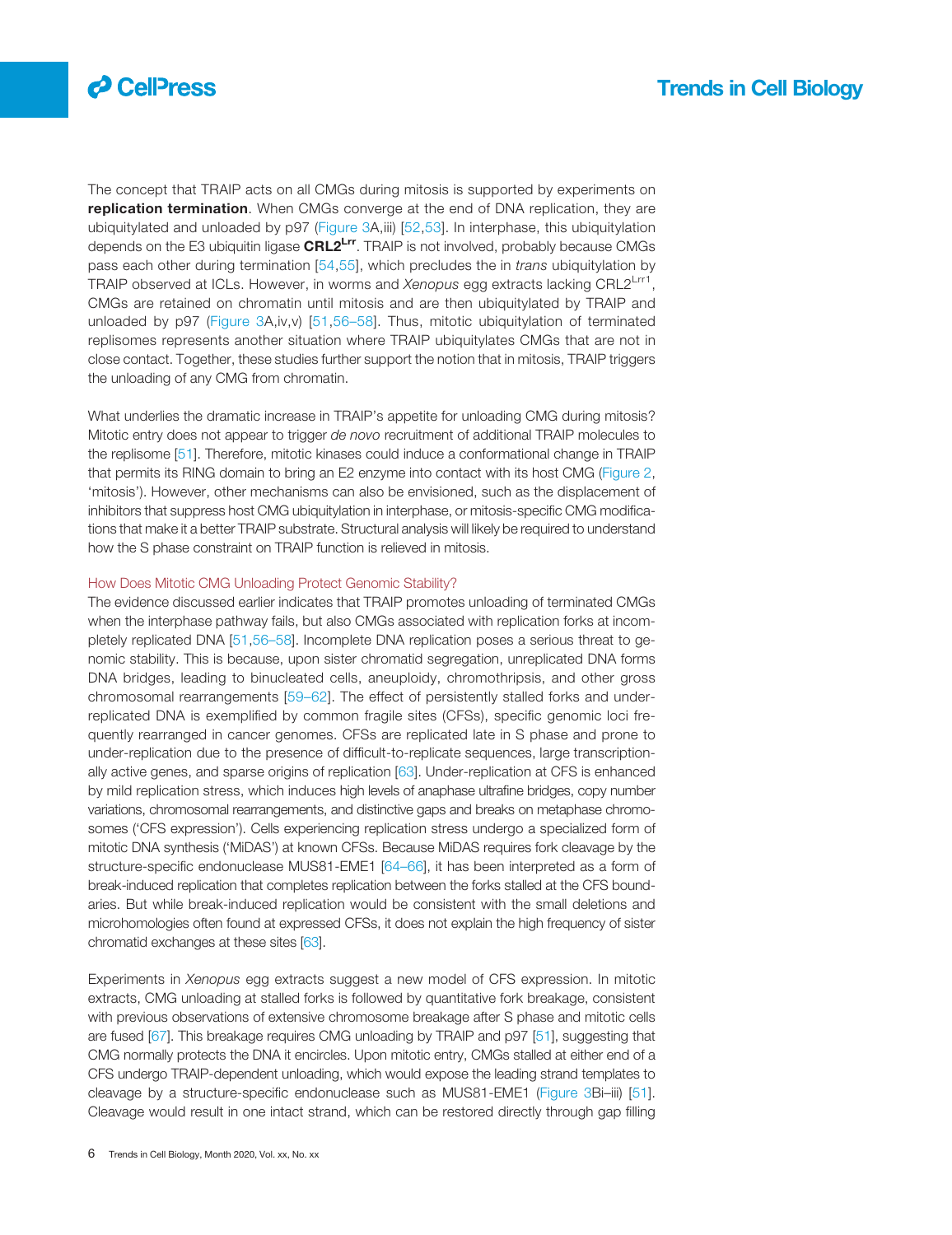

<span id="page-6-0"></span>

**Trends in Cell Biology**

Figure 3. Cell Cycle Regulation of TRAF-Interacting Protein (TRAIP) Specificity. (A) (i) During S phase, the CDC45/ MCM2-7/GINS (CMG) helicases of stalled but unconverged replisomes are not ubiquitylated. However, if these stalled CMGs persist into mitosis, they undergo TRAIP-dependent ubiquitylation and subsequent unloading by p97. (ii) Terminated CMGs are normally ubiquitylated in S phase by the Cul2-based RING E3 ubiquitin ligase CRL2Lrr1. (iii) In the absence of CRL2Lrr1, terminated CMGs remain unmodified and persist on chromatin until mitosis, when they are ubiquitylated by TRAIP and unloaded. (B) (i) During mitosis, CMGs stalled at the boundaries of a common fragile site are ubiquitylated by TRAIP. (ii) Ubiquitylated CMGs are unloaded, which exposes the leading strand templates of the two forks to structure-specific endonucleases such as MUS81-EME1. (iii) Cleavage of the leading strand templates results in two broken ends (highlighted in red) and an intact strand (highlighted in blue). The two broken ends are repaired by end joining (iv), while the intact strand is restored by gap filling (green arrows) (v). These two repair processes result in the deletion of the unreplicated DNA and sister chromatid exchange, which are hallmarks of common fragile site expression. (C) If a chromosome containing a stalled fork enters mitosis in the absence of a nearby converging fork (e.g., at a telomere) (i), TRAIP-mediated mitotic CMG unloading (ii) leads to leading strand template cleavage and a single-ended double-strand break (highlighted in red) (iii). This break could then be repaired by break-induced replication (iv).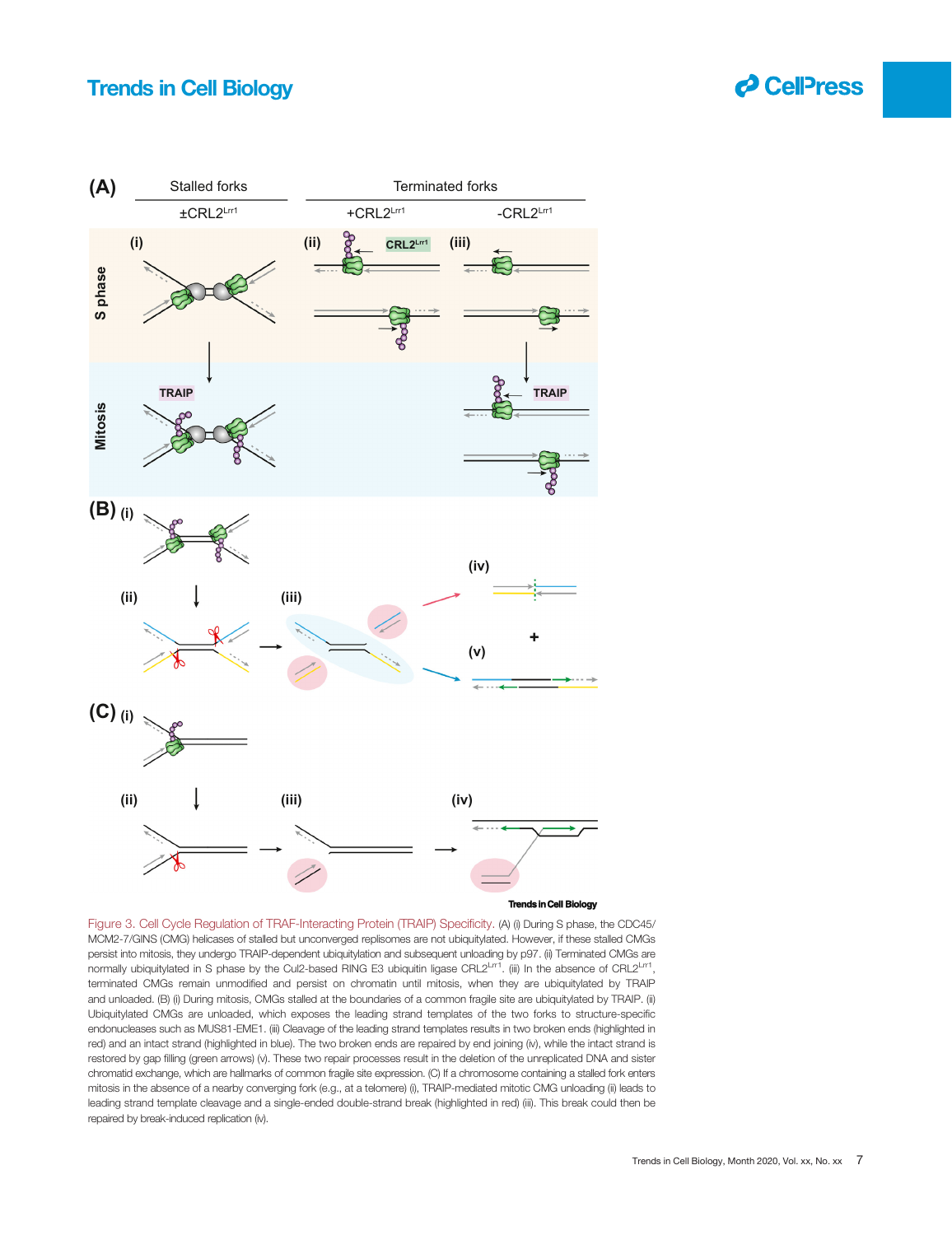

([Figure 3](#page-6-0)B, blue arrow pathway), and two broken ends, which can be repaired by alternative end joining ([Figure 3](#page-6-0)B, red arrow pathway). The result of these transactions is a sister chromatid exchange event and a small deletion corresponding to the unreplicated DNA, the hallmarks of CFS expression. If a converging fork is not available for end joining (as would be the case at a telomere), the single-ended double-strand break could be repaired via break-induced replication ([Figure 3](#page-6-0)C). MiDAS could thus represent DNA synthesis involved in restoring the intact strand, joining the broken ends, and/or break-induced replication. Consistent with this interpretation, Sonneville et al. found that in mammalian cells, depletion of TRAIP suppresses MiDAS [\[57\]](#page-9-0).

In conclusion, the model described in [Figure 3](#page-6-0) suggests that if cells fail to complete replication before mitosis, TRAIP promotes biased strand breakage of stalled forks, thereby avoiding the catastrophic genomic instability that occurs from segregation of incompletely replicated chromosomes [\[51](#page-9-0)]. In agreement with this idea, TRAIP deletion results in dramatic accumulation of anaphase bridges in Caenorhabditis elegans under replication stress [[57](#page-9-0)] and TRAIP-depleted cells exhibit increased micronucleation and gross chromosomal aberrations [[18,19\]](#page-9-0).

#### TRAIP in Human Health and Cancer

TRAIP-deficient human cells proliferate slowly, even in the absence of exogenous DNA damage [[15\]](#page-8-0). This observation explains why TRAIP deficiency causes microcephalic primordial dwarfism, which involves a reduction of cellular proliferation during development [\[16](#page-9-0)]. A critical question is why loss of TRAIP compromises cell proliferation. The simplest explanation is that replication stress leads to cell cycle delay. For example, through delayed activation of the Fanconi anemia pathway, hypomorphic TRAIP mutations might elicit a G2 arrest, as seen in Fanconi patient cells [[87\]](#page-10-0), while still supporting enough repair to prevent the other symptoms of Fanconi anemia. However, defects in other putative functions [\(Box 1\)](#page-8-0) may also disrupt normal cell cycle progression. A deeper understanding of the mechanism of action of TRAIP will be required to determine how it contributes to normal cellular proliferation.

Genomic instability accelerates tumor progression and contributes to the development of cytotoxic chemotherapy resistance [\[68\]](#page-9-0). Chromosomal instability, apparent in TRAIP-depleted cells as micronuclei and chromosomal abnormalities [[18](#page-9-0),[19\]](#page-9-0), is a hallmark of cancer cells [[69](#page-9-0),[70\]](#page-9-0). Given its roles in genome integrity maintenance, TRAIP loss-of-function mutations or decreased expression may be predicted to promote tumorigenesis. Indeed, TRAIP is expressed at significantly lower levels in human lung adenocarcinoma patient tissues relative to matched normal tissues [\[71](#page-9-0)]. However, cancer predisposition is not a feature of Seckel syndrome, including the disorder caused by TRAIP deficiency [[16\]](#page-9-0). One possible reason is that the TRAIP patients were not followed long enough to detect cancer development. However, an alternative explanation is that the cellular proliferation deficiency in Seckel syndrome suppresses tumor progression [[72\]](#page-9-0). In this view, TRAIP may be under positive selective pressure in tumor cells. Consistent with this notion, TRAIP expression is upregulated in non-small-cell lung cancer tissues and overexpression is significantly associated with tumor metastasis and poor patient prognosis [\[73](#page-10-0)]. Furthermore, cancer cells with elevated replication stress and/or defective DNA repair may be particularly sensitive to TRAIP inhibition. Such synthetic lethal relationships have been identified with ATR [[72,](#page-9-0)[74,75](#page-10-0)], another Seckel syndrome gene, and ATR inhibitors are now being developed for cancer treatment [\[76](#page-10-0),[77\]](#page-10-0).

#### Concluding Remarks

In the years since the link between TRAIP and microcephalic primordial dwarfism was found, considerable progress has been made toward understanding the mechanisms by which TRAIP

#### Outstanding Questions

How do the varied functions of TRAIP contribute to the preservation of genomic stability? Which function is most crucial for cellular fitness, viability, and suppression of dwarfism?

What is the structure of TRAIP within the replisome? Can this reveal how TRAIP ubiquitylates fork barriers and how TRAIP is prevented from prematurely disassembling its host replisome?

While TRAIP deficiency sensitizes cells to ICL-inducing agents, less is known about its contribution to cellular tolerance of DPCs. Is the function of TRAIP crucial for the resolution of all DPCs or a particular subset?

Which chromatin-associated proteins are ubiquitylated by TRAIP? Does TRAIP activity have particular consequences for specific replication contexts, such as at replication– transcription conflicts or at specific genomic loci?

What is the mechanism of the mitotic specificity switch of TRAIP?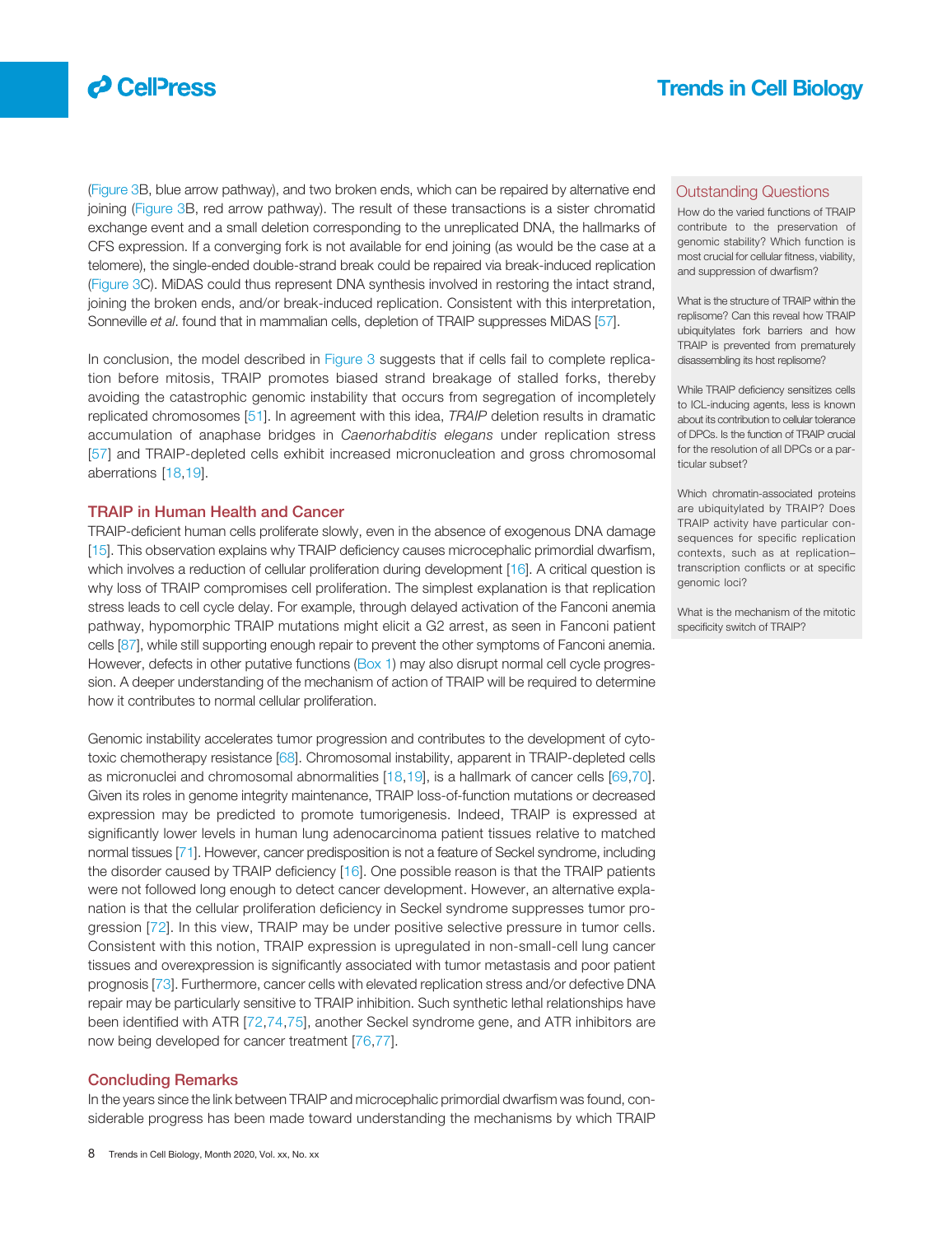

#### <span id="page-8-0"></span>Box 1. Other Proposed TRAIP Functions

In addition to the functions discussed in the main text, the contribution of TRAIP to genomic stability may also derive from a role in double-strand break repair. TRAIP interacts with RNF20-RNF40, the E3 ubiquitin ligase complex responsible for monoubiquitylating histone H2B in vertebrates [[71\]](#page-9-0). This interaction recruits TRAIP to double-strand breaks [[71](#page-9-0)] and, reciprocally, TRAIP depletion leads to a decrease in ionizing radiation-induced H2B monoubiquitylation [[78\]](#page-10-0). H2B monoubiquitylation has been implicated in homologous recombination by promoting BRCA1 recruitment [[79](#page-10-0)]. Intriguingly, TRAIP also interacts with the BRCA1 partner RAP80 and TRAIP depletion decreases RAP80 levels at double-strand breaks [\[71](#page-9-0)]. These results suggest that TRAIP functions in double-strand break repair, both upstream and downstream of H2B monoubiquitylation. Accordingly, TRAIP correlates highly with recombination genes in genome-wide CRISPR screens against genotoxic agents [\[80\]](#page-10-0). Curiously, there are conflicting data on whether TRAIP depletion sensitizes cells to ionizing radiation (compare, for example, [[19](#page-9-0),[71](#page-9-0)]). Regardless, it is notable that TRAIP potentially promotes H2B ubiquitylation, a modification that has been implicated in many aspects of DNA replication and repair, including fork pro-gression during unperturbed and stressed replication [\[81](#page-10-0)], checkpoint activation [[82\]](#page-10-0), nucleotide excision repair [[83\]](#page-10-0), and transcription [[84\]](#page-10-0). Thus, TRAIP function could impinge on an array of chromatin-related processes, any of which could contribute to the defects in the DNA damage response and proliferation caused by TRAIP deficiency.

TRAIP has also been reported to function at kinetochores during mitosis and meiosis. TRAIP depletion leads to decreased stability of kinetochore-microtubule attachments [[85\]](#page-10-0) and lowered MAD2 levels at centromeres, resulting in diminished spindle assembly checkpoint function [[85,86\]](#page-10-0). Together, these defects lead to higher rates of chromosomal misalignment and segregation errors. The mechanisms by which TRAIP impacts kinetochore function and MAD2 localization remain unclear and a caveat of these studies is that rescue of chromosomal segregation defects by exogenous TRAIP re-expression was not reported. Nevertheless, the findings could point to an additional mechanism by which chromosomal instability arises from loss of TRAIP function.

promotes DNA replication and genome stability. Studies in cells and extracts described here have shown that by ubiquitylating proteins blocking the replication fork during S phase, and by triggering replisome unloading during mitosis, TRAIP promotes the completion of DNA replication and, failing this, minimizes catastrophic outcomes upon cell division. Understanding how TRAIP carries out these functions will ultimately require answering fundamental outstanding questions (see Outstanding Questions), such as how TRAIP interacts with the replisome and how its specificity changes during the cell cycle. Given the central roles of TRAIP in the response to replication stress, we expect that elucidating its molecular mechanisms will have important ramifications for the treatment of human disease.

#### **Acknowledaments**

Studies on TRAIP in the Walter and Pellman Laboratories are supported by American Cancer Society postdoctoral fellowship 131415-PF-17-168-01-DMC to R.A.W and NIH grants 2R01 HL098316-09 to J.C.W. and 5R01 CA213404-22 to D.S.P. D.S.P. and J.C.W. are Howard Hughes Medical Institute Investigators. J.C.W. is an American Cancer Society Research Professor.

#### **References**

- 1. [Zeman, M.K. and Cimprich, K.A. \(2014\) Causes and conse](http://refhub.elsevier.com/S0962-8924(20)30232-4/rf0005)[quences of replication stress.](http://refhub.elsevier.com/S0962-8924(20)30232-4/rf0005) Nat. Cell Biol. 16, 2–9
- 2. [Rickman, K. and Smogorzewska, A. \(2019\) Advances in under](http://refhub.elsevier.com/S0962-8924(20)30232-4/rf0010)[standing DNA processing and protection at stalled replication](http://refhub.elsevier.com/S0962-8924(20)30232-4/rf0010) forks. [J. Cell Biol.](http://refhub.elsevier.com/S0962-8924(20)30232-4/rf0010) 218, 1096–1107
- 3. [Cortez, D. \(2019\) Replication-coupled DNA repair.](http://refhub.elsevier.com/S0962-8924(20)30232-4/rf0015) Mol. Cell 74, 866–[876](http://refhub.elsevier.com/S0962-8924(20)30232-4/rf0015)
- 4. Saldivar, J.C. et al. [\(2017\) The essential kinase ATR: ensuring](http://refhub.elsevier.com/S0962-8924(20)30232-4/rf0020) [faithful duplication of a challenging genome.](http://refhub.elsevier.com/S0962-8924(20)30232-4/rf0020) Nat. Rev. Mol. Cell Biol. [18, 622](http://refhub.elsevier.com/S0962-8924(20)30232-4/rf0020)–636
- 5. [Fernández-Casañas, M. and Chan, K.L. \(2018\) The unresolved](http://refhub.elsevier.com/S0962-8924(20)30232-4/rf0025) [problem of DNA bridging.](http://refhub.elsevier.com/S0962-8924(20)30232-4/rf0025) Genes (Basel) 9, 623
- 6. [Bizard, A.H. and Hickson, I.D. \(2018\) Anaphase: a fortune-teller](http://refhub.elsevier.com/S0962-8924(20)30232-4/rf0030) [of genomic instability.](http://refhub.elsevier.com/S0962-8924(20)30232-4/rf0030) Curr. Opin. Cell Biol. 52, 112-119
- 7. [Bergink, S. and Jentsch, S. \(2009\) Principles of ubiquitin](http://refhub.elsevier.com/S0962-8924(20)30232-4/rf0035) and SUMO modifi[cations in DNA repair.](http://refhub.elsevier.com/S0962-8924(20)30232-4/rf0035) Nature 458, 461–[467](http://refhub.elsevier.com/S0962-8924(20)30232-4/rf0035)
- 8. [Yates, M. and Maréchal, A. \(2018\) Ubiquitylation at the fork:](http://refhub.elsevier.com/S0962-8924(20)30232-4/rf0040) [making and breaking chains to complete DNA replication.](http://refhub.elsevier.com/S0962-8924(20)30232-4/rf0040) Int. [J. Mol. Sci.](http://refhub.elsevier.com/S0962-8924(20)30232-4/rf0040) 19, 2909
- 9. García-Rodríguez, N. et al. [\(2016\) Functions of ubiquitin and SUMO](http://refhub.elsevier.com/S0962-8924(20)30232-4/rf0045) [in DNA replication and replication stress.](http://refhub.elsevier.com/S0962-8924(20)30232-4/rf0045) Front. Genet. 7, 87
- 10. Villa-Hernández, S. et al. [\(2017\) The multiple roles of](http://refhub.elsevier.com/S0962-8924(20)30232-4/rf0050) [ubiquitylation in regulating challenged DNA replication.](http://refhub.elsevier.com/S0962-8924(20)30232-4/rf0050) Adv. [Exp. Med. Biol.](http://refhub.elsevier.com/S0962-8924(20)30232-4/rf0050) 1042, 395–419
- 11. Lee, S.Y. et al. [\(1997\) TRAF-interacting protein \(TRIP\): a novel](http://refhub.elsevier.com/S0962-8924(20)30232-4/rf0055) [component of the tumor necrosis factor receptor \(TNFR\)- and](http://refhub.elsevier.com/S0962-8924(20)30232-4/rf0055) [CD30-TRAF signaling complexes that inhibits TRAF2-mediated](http://refhub.elsevier.com/S0962-8924(20)30232-4/rf0055) [NF-kappaB activation.](http://refhub.elsevier.com/S0962-8924(20)30232-4/rf0055) J. Exp. Med. 185, 1275–1285
- 12. Regamey, A. et al. [\(2003\) The tumor suppressor CYLD interacts](http://refhub.elsevier.com/S0962-8924(20)30232-4/rf0060) [with TRIP and regulates negatively nuclear factor kappaB activa](http://refhub.elsevier.com/S0962-8924(20)30232-4/rf0060)[tion by tumor necrosis factor.](http://refhub.elsevier.com/S0962-8924(20)30232-4/rf0060) J. Exp. Med. 198, 1959–1964
- 13. Besse, A. et al. [\(2007\) TRAF-interacting protein \(TRIP\) is a RING](http://refhub.elsevier.com/S0962-8924(20)30232-4/rf0065)dependent ubiquitin ligase. [Biochem. Biophys. Res. Commun.](http://refhub.elsevier.com/S0962-8924(20)30232-4/rf0065) [359, 660](http://refhub.elsevier.com/S0962-8924(20)30232-4/rf0065)–664
- 14. Chapard, C. et al. [\(2012\) The role of the TRAF-interacting protein](http://refhub.elsevier.com/S0962-8924(20)30232-4/rf0070) [in proliferation and differentiation.](http://refhub.elsevier.com/S0962-8924(20)30232-4/rf0070) Exp. Dermatol. 21, 321–326
- 15. Harley, M.E. et al. [\(2016\) TRAIP promotes DNA damage response](http://refhub.elsevier.com/S0962-8924(20)30232-4/rf0075) [during genome replication and is mutated in primordial dwar](http://refhub.elsevier.com/S0962-8924(20)30232-4/rf0075)fism. [Nat. Genet.](http://refhub.elsevier.com/S0962-8924(20)30232-4/rf0075) 48, 36–43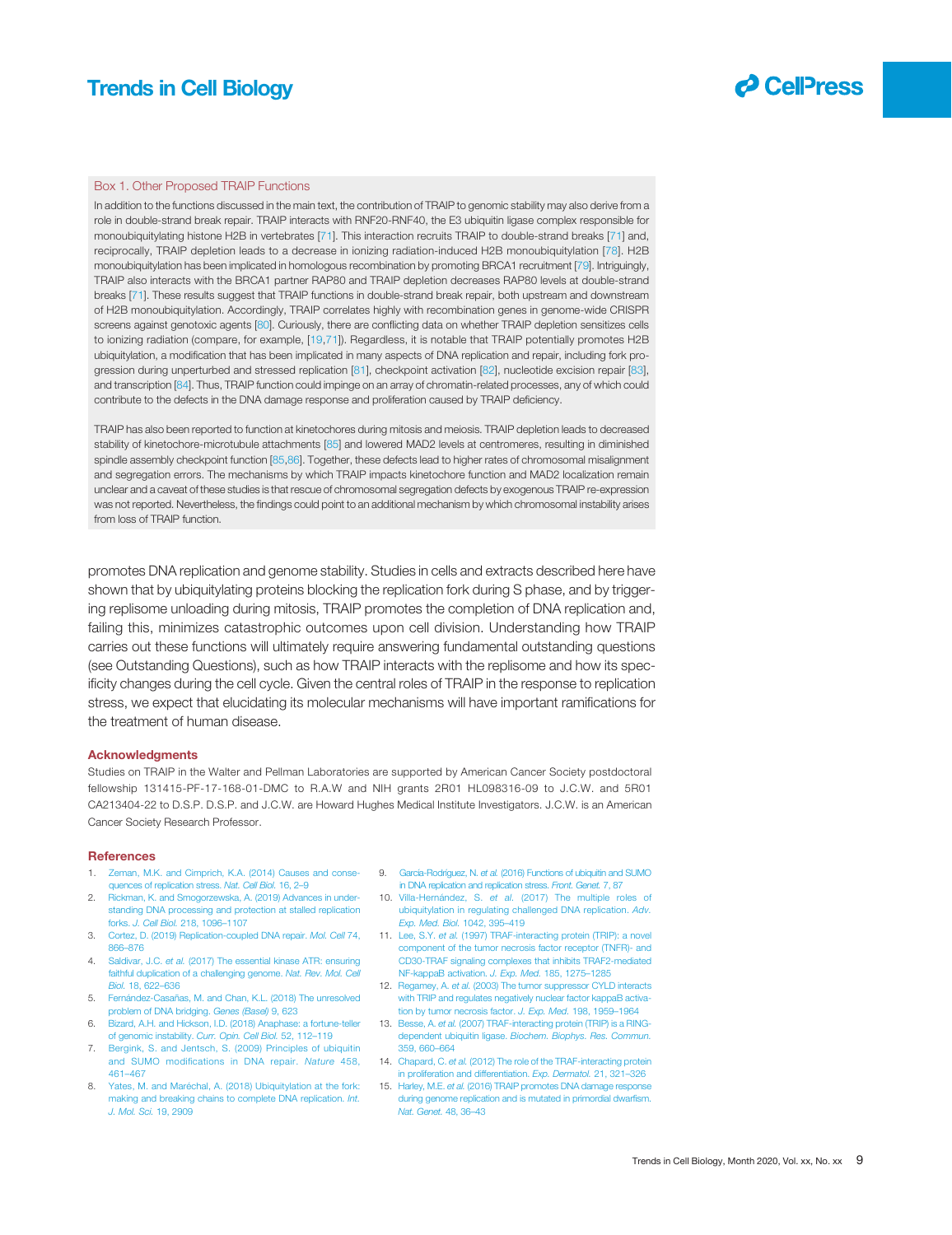## <span id="page-9-0"></span>**O** CellPress

Trends in Cell Biology

- 16. [Klingseisen, A. and Jackson, A.P. \(2011\) Mechanisms and](http://refhub.elsevier.com/S0962-8924(20)30232-4/rf0080) [pathways of growth failure in primordial dwar](http://refhub.elsevier.com/S0962-8924(20)30232-4/rf0080)fism. Genes Dev. [25, 2011](http://refhub.elsevier.com/S0962-8924(20)30232-4/rf0080)–2024
- 17. Wu, R.A. et al. [\(2019\) TRAIP is a master regulator of DNA inter](http://refhub.elsevier.com/S0962-8924(20)30232-4/rf0085)[strand crosslink repair.](http://refhub.elsevier.com/S0962-8924(20)30232-4/rf0085) Nature 567, 267–272
- 18. Feng, W. et al. [\(2016\) TRAIP regulates replication fork recovery](http://refhub.elsevier.com/S0962-8924(20)30232-4/rf0090) [and progression via PCNA.](http://refhub.elsevier.com/S0962-8924(20)30232-4/rf0090) Cell Discov. 2, 16016
- 19. Hoffmann, S. et al. [\(2016\) TRAIP is a PCNA-binding ubiquitin](http://refhub.elsevier.com/S0962-8924(20)30232-4/rf0095) [ligase that protects genome stability after replication stress.](http://refhub.elsevier.com/S0962-8924(20)30232-4/rf0095) [J. Cell Biol.](http://refhub.elsevier.com/S0962-8924(20)30232-4/rf0095) 212, 63–75
- 20. Chen, Y. et al. [\(2018\) Nucleolar residence of the seckel syndrome](http://refhub.elsevier.com/S0962-8924(20)30232-4/rf0100) [protein TRAIP is coupled to ribosomal DNA transcription.](http://refhub.elsevier.com/S0962-8924(20)30232-4/rf0100) Nucleic [Acids Res.](http://refhub.elsevier.com/S0962-8924(20)30232-4/rf0100) 46, 10119–10131
- 21. Dewar, J.M. et al. [\(2017\) CRL2\(Lrr1\) promotes unloading of the](http://refhub.elsevier.com/S0962-8924(20)30232-4/rf0105) [vertebrate replisome from chromatin during replication termination.](http://refhub.elsevier.com/S0962-8924(20)30232-4/rf0105) [Genes Dev.](http://refhub.elsevier.com/S0962-8924(20)30232-4/rf0105) 31, 275–290
- 22. Wessel, S.R. et al. [\(2019\) Functional analysis of the replication](http://refhub.elsevier.com/S0962-8924(20)30232-4/rf0110) fork proteome identifi[es BET proteins as PCNA regulators.](http://refhub.elsevier.com/S0962-8924(20)30232-4/rf0110) Cell Rep. [28, 3497](http://refhub.elsevier.com/S0962-8924(20)30232-4/rf0110)–3509
- 23. Hodskinson, M.R. et al. [\(2020\) Alcohol-derived DNA](http://refhub.elsevier.com/S0962-8924(20)30232-4/rf0115) [crosslinks are repaired by two distinct mechanisms.](http://refhub.elsevier.com/S0962-8924(20)30232-4/rf0115) Nature [579, 603](http://refhub.elsevier.com/S0962-8924(20)30232-4/rf0115)–608
- 24. Semlow, D.R. et al. [\(2016\) Replication-dependent unhooking of](http://refhub.elsevier.com/S0962-8924(20)30232-4/rf0120) [DNA interstrand cross-links by the NEIL3 glycosylase.](http://refhub.elsevier.com/S0962-8924(20)30232-4/rf0120) Cell 167, 498–[511](http://refhub.elsevier.com/S0962-8924(20)30232-4/rf0120)
- 25. Taylor, A.M.R. et al. [\(2019\) Chromosome instability syndromes.](http://refhub.elsevier.com/S0962-8924(20)30232-4/rf0125) [Nat. Rev. Dis. Primers](http://refhub.elsevier.com/S0962-8924(20)30232-4/rf0125) 5, 64
- 26. Ceccaldi, R. et al. [\(2016\) The Fanconi anaemia pathway: new](http://refhub.elsevier.com/S0962-8924(20)30232-4/rf0130) [players and new functions.](http://refhub.elsevier.com/S0962-8924(20)30232-4/rf0130) Nat. Rev. Mol. Cell Biol. 17, 337–349
- 27. Li, N. et al. [\(2020\) Cooperation of the NEIL3 and Fanconi anemia/](http://refhub.elsevier.com/S0962-8924(20)30232-4/rf0135) [BRCA pathways in interstrand crosslink repair.](http://refhub.elsevier.com/S0962-8924(20)30232-4/rf0135) Nucleic Acids Res. [48, 3014](http://refhub.elsevier.com/S0962-8924(20)30232-4/rf0135)–3028
- 28. Zhang, J. et al. [\(2015\) DNA interstrand cross-link repair requires](http://refhub.elsevier.com/S0962-8924(20)30232-4/rf0140) [replication-fork convergence.](http://refhub.elsevier.com/S0962-8924(20)30232-4/rf0140) Nat. Struct. Mol. Biol. 22, 242–247
- 29. Klein Douwel, D. et al. [\(2014\) XPF-ERCC1 acts in unhooking](http://refhub.elsevier.com/S0962-8924(20)30232-4/rf0145) [DNA interstrand crosslinks in cooperation with FANCD2 and](http://refhub.elsevier.com/S0962-8924(20)30232-4/rf0145) [FANCP/SLX4.](http://refhub.elsevier.com/S0962-8924(20)30232-4/rf0145) Mol. Cell 54, 460–471
- 30. Long, D.T. et al. [\(2014\) BRCA1 promotes unloading of the CMG](http://refhub.elsevier.com/S0962-8924(20)30232-4/rf0150) icase from a stalled DNA replication fork. Mol. Cell 56, 174–[185](http://refhub.elsevier.com/S0962-8924(20)30232-4/rf0150)
- 31. Fullbright, G. et al. [\(2016\) p97 promotes a conserved mecha](http://refhub.elsevier.com/S0962-8924(20)30232-4/rf0155)[nism of helicase unloading during DNA cross-link repair.](http://refhub.elsevier.com/S0962-8924(20)30232-4/rf0155) Mol. [Cell. Biol.](http://refhub.elsevier.com/S0962-8924(20)30232-4/rf0155) 36, 2983–2994
- 32. Twomey, E.C. et al. [\(2019\) Substrate processing by the Cdc48](http://refhub.elsevier.com/S0962-8924(20)30232-4/rf0160) [ATPase complex is initiated by ubiquitin unfolding.](http://refhub.elsevier.com/S0962-8924(20)30232-4/rf0160) Science [365, eaax1033](http://refhub.elsevier.com/S0962-8924(20)30232-4/rf0160)
- 33. Huang, J. et al. [\(2013\) The DNA translocase FANCM/MHF pro](http://refhub.elsevier.com/S0962-8924(20)30232-4/rf0165)[motes replication traverse of DNA interstrand crosslinks.](http://refhub.elsevier.com/S0962-8924(20)30232-4/rf0165) Mol. Cell [52, 434](http://refhub.elsevier.com/S0962-8924(20)30232-4/rf0165)–446
- 34. Mutreja, K. et al. [\(2018\) ATR-mediated global fork slowing and](http://refhub.elsevier.com/S0962-8924(20)30232-4/rf0170) [reversal assist fork traverse and prevent chromosomal breakage](http://refhub.elsevier.com/S0962-8924(20)30232-4/rf0170) [at DNA interstrand cross-links.](http://refhub.elsevier.com/S0962-8924(20)30232-4/rf0170) Cell Rep. 24, 2629–2642
- 35. Larsen, N.B. et al. [\(2019\) Mechanism of replication-coupled](http://refhub.elsevier.com/S0962-8924(20)30232-4/rf0175) [DNA-protein crosslink proteolysis by SPRTN and the proteasome.](http://refhub.elsevier.com/S0962-8924(20)30232-4/rf0175) [Mol. Cell](http://refhub.elsevier.com/S0962-8924(20)30232-4/rf0175) 73, 574–588
- 36. Stingele, J. et al. [\(2017\) Mechanisms of DNA-protein crosslink](http://refhub.elsevier.com/S0962-8924(20)30232-4/rf0180) repair. [Nat. Rev. Mol. Cell Biol.](http://refhub.elsevier.com/S0962-8924(20)30232-4/rf0180) 18, 563–573
- 37. Fu, Y.V. et al. [\(2011\) Selective bypass of a lagging strand road](http://refhub.elsevier.com/S0962-8924(20)30232-4/rf0185)[block by the eukaryotic replicative DNA helicase.](http://refhub.elsevier.com/S0962-8924(20)30232-4/rf0185) Cell 146, 931–[941](http://refhub.elsevier.com/S0962-8924(20)30232-4/rf0185)
- 38. Lopez-Mosqueda, J. et al. [\(2016\) SPRTN is a mammalian DNA](http://refhub.elsevier.com/S0962-8924(20)30232-4/rf0190)[binding metalloprotease that resolves DNA-protein crosslinks.](http://refhub.elsevier.com/S0962-8924(20)30232-4/rf0190) Elife [5, e21491](http://refhub.elsevier.com/S0962-8924(20)30232-4/rf0190)
- 39. Vaz, B. et al. [\(2016\) Metalloprotease SPRTN/DVC1 orchestrates](http://refhub.elsevier.com/S0962-8924(20)30232-4/rf0195) [replication-coupled DNA-protein crosslink repair.](http://refhub.elsevier.com/S0962-8924(20)30232-4/rf0195) Mol. Cell 64, 704–[719](http://refhub.elsevier.com/S0962-8924(20)30232-4/rf0195)
- 40. Stingele, J. et al. [\(2016\) Mechanism and regulation of DNA](http://refhub.elsevier.com/S0962-8924(20)30232-4/rf0200)[protein crosslink repair by the DNA-dependent metalloprotease](http://refhub.elsevier.com/S0962-8924(20)30232-4/rf0200) SPRTN. [Mol. Cell](http://refhub.elsevier.com/S0962-8924(20)30232-4/rf0200) 64, 688–703
- 41. Stingele, J. et al. [\(2014\) A DNA-dependent protease involved in](http://refhub.elsevier.com/S0962-8924(20)30232-4/rf0205) [DNA-protein crosslink repair.](http://refhub.elsevier.com/S0962-8924(20)30232-4/rf0205) Cell 158, 327–338
- 42. Duxin, J.P. et al. [\(2014\) Repair of a DNA-protein crosslink by](http://refhub.elsevier.com/S0962-8924(20)30232-4/rf0210) [replication-coupled proteolysis.](http://refhub.elsevier.com/S0962-8924(20)30232-4/rf0210) Cell 159, 346–357 43. Sparks, J. et al. [\(2019\) The CMG helicase bypasses DNA protein](http://refhub.elsevier.com/S0962-8924(20)30232-4/rf0215)
- 44. Wang, Y. et al. [\(2001\) DNA replication forks pause at silent](http://refhub.elsevier.com/S0962-8924(20)30232-4/rf0220) [origins near the HML locus in budding yeast.](http://refhub.elsevier.com/S0962-8924(20)30232-4/rf0220) Mol. Cell. Biol. [21, 4938](http://refhub.elsevier.com/S0962-8924(20)30232-4/rf0220)–4948 45. [Krings, G. and Bastia, D. \(2005\) Sap1p binds to Ter1 at the ribo-](http://refhub.elsevier.com/S0962-8924(20)30232-4/rf0225)
	- somal DNA of [Schizosaccharomyces pombe](http://refhub.elsevier.com/S0962-8924(20)30232-4/rf0225) and causes polar [replication fork arrest.](http://refhub.elsevier.com/S0962-8924(20)30232-4/rf0225) J. Biol. Chem. 280, 39135–39142
	- 46. [Hamperl, S. and Cimprich, K.A. \(2016\) Con](http://refhub.elsevier.com/S0962-8924(20)30232-4/rf0230)flict resolution in the [genome: how transcription and replication make it work.](http://refhub.elsevier.com/S0962-8924(20)30232-4/rf0230) Cell [167, 1455](http://refhub.elsevier.com/S0962-8924(20)30232-4/rf0230)–1467
	- 47. Lecona, E. et al. [\(2016\) USP7 is a SUMO deubiquitinase essen](http://refhub.elsevier.com/S0962-8924(20)30232-4/rf0235)[tial for DNA replication.](http://refhub.elsevier.com/S0962-8924(20)30232-4/rf0235) Nat. Struct. Mol. Biol. 23, 270–277
	- 48. Álvarez, V. et al. [\(2019\) PCNA deubiquitylases control DNA](http://refhub.elsevier.com/S0962-8924(20)30232-4/rf0240) [damage bypass at replication forks.](http://refhub.elsevier.com/S0962-8924(20)30232-4/rf0240) Cell Rep. 29, 1323–1335
	- 49. Lim, K.S. et al. [\(2018\) USP1 is required for replication fork](http://refhub.elsevier.com/S0962-8924(20)30232-4/rf0245) [protection in BRCA1-de](http://refhub.elsevier.com/S0962-8924(20)30232-4/rf0245)ficient tumors. Mol. Cell 72, 925–941
	- 50. Hernández-Pérez, S. et al. [\(2016\) USP37 deubiquitinates Cdt1](http://refhub.elsevier.com/S0962-8924(20)30232-4/rf0250) [and contributes to regulate DNA replication.](http://refhub.elsevier.com/S0962-8924(20)30232-4/rf0250) Mol. Oncol. 10, 1196–[1206](http://refhub.elsevier.com/S0962-8924(20)30232-4/rf0250)
	- 51. Deng, L. et al. [\(2019\) Mitotic CDK promotes replisome disassembly,](http://refhub.elsevier.com/S0962-8924(20)30232-4/rf0255) [fork breakage, and complex DNA rearrangements.](http://refhub.elsevier.com/S0962-8924(20)30232-4/rf0255) Mol. Cell 73, [915](http://refhub.elsevier.com/S0962-8924(20)30232-4/rf0255)–929
	- 52. Moreno, S.P. et al. [\(2014\) Polyubiquitylation drives replisome](http://refhub.elsevier.com/S0962-8924(20)30232-4/rf0260) [disassembly at the termination of DNA replication.](http://refhub.elsevier.com/S0962-8924(20)30232-4/rf0260) Science [346, 477](http://refhub.elsevier.com/S0962-8924(20)30232-4/rf0260)–481
	- 53. Maric, M. et al. [\(2014\) Cdc48 and a ubiquitin ligase drive](http://refhub.elsevier.com/S0962-8924(20)30232-4/rf0265) [disassembly of the CMG helicase at the end of DNA replication.](http://refhub.elsevier.com/S0962-8924(20)30232-4/rf0265) Science [346, 1253596](http://refhub.elsevier.com/S0962-8924(20)30232-4/rf0265)
	- 54. Dewar, J.M. et al. [\(2015\) The mechanism of DNA replication](http://refhub.elsevier.com/S0962-8924(20)30232-4/rf0270) [termination in vertebrates.](http://refhub.elsevier.com/S0962-8924(20)30232-4/rf0270) Nature 525, 345–350.
	- 55. Low, E. et al. [\(2020\) The DNA replication fork suppresses CMG](http://refhub.elsevier.com/S0962-8924(20)30232-4/rf0275) [unloading from chromatin before termination.](http://refhub.elsevier.com/S0962-8924(20)30232-4/rf0275) Genes Dev. 34, 1546–[1558](http://refhub.elsevier.com/S0962-8924(20)30232-4/rf0275)
	- 56. Sonneville, R. et al. [\(2017\) CUL-2LRR-1 and UBXN-3/FAF1 drive](http://refhub.elsevier.com/S0962-8924(20)30232-4/rf0280) [replisome disassembly during DNA replication termination and](http://refhub.elsevier.com/S0962-8924(20)30232-4/rf0280) mitosis. [Nat. Cell Biol.](http://refhub.elsevier.com/S0962-8924(20)30232-4/rf0280) 19, 468–479
	- 57. Sonneville, R. et al. [\(2019\) TRAIP drives replisome disassembly](http://refhub.elsevier.com/S0962-8924(20)30232-4/rf0285) [and mitotic DNA repair synthesis at sites of incomplete DNA](http://refhub.elsevier.com/S0962-8924(20)30232-4/rf0285) [replication.](http://refhub.elsevier.com/S0962-8924(20)30232-4/rf0285) Elife 8, e48686
	- 58. Priego Moreno, S. et al. [\(2019\) Mitotic replisome disassembly](http://refhub.elsevier.com/S0962-8924(20)30232-4/rf0290) [depends on TRAIP ubiquitin ligase activity.](http://refhub.elsevier.com/S0962-8924(20)30232-4/rf0290) Life Sci. Alliance 2, [e201900390](http://refhub.elsevier.com/S0962-8924(20)30232-4/rf0290)
	- 59. Nielsen, C.F. et al. [\(2015\) PICH promotes sister chromatid](http://refhub.elsevier.com/S0962-8924(20)30232-4/rf0295) [disjunction and co-operates with topoisomerase II in mitosis.](http://refhub.elsevier.com/S0962-8924(20)30232-4/rf0295) [Nat. Commun.](http://refhub.elsevier.com/S0962-8924(20)30232-4/rf0295) 6, 8962
	- 60. Maciejowski, J. et al. [\(2015\) Chromothripsis and kataegis](http://refhub.elsevier.com/S0962-8924(20)30232-4/rf0300) [induced by telomere crisis.](http://refhub.elsevier.com/S0962-8924(20)30232-4/rf0300) Cell 163, 1641–1654
	- 61. Liu, S. et al. [\(2018\) Nuclear envelope assembly defects link](http://refhub.elsevier.com/S0962-8924(20)30232-4/rf0305) [mitotic errors to chromothripsis.](http://refhub.elsevier.com/S0962-8924(20)30232-4/rf0305) Nature 561, 551–555
	- 62. Umbreit, N.T. et al. [\(2020\) Mechanisms generating cancer](http://refhub.elsevier.com/S0962-8924(20)30232-4/rf0310) [genome complexity from a single cell division error.](http://refhub.elsevier.com/S0962-8924(20)30232-4/rf0310) Science [368, eaba0712](http://refhub.elsevier.com/S0962-8924(20)30232-4/rf0310)
	- 63. Glover, T.W. et al. [\(2017\) Fragile sites in cancer: more than](http://refhub.elsevier.com/S0962-8924(20)30232-4/rf0315) meets the eye. [Nat. Rev. Cancer](http://refhub.elsevier.com/S0962-8924(20)30232-4/rf0315) 17, 489–501
	- 64. Ying, S. et al. [\(2013\) MUS81 promotes common fragile site](http://refhub.elsevier.com/S0962-8924(20)30232-4/rf0320) xpression. [Nat. Cell Biol.](http://refhub.elsevier.com/S0962-8924(20)30232-4/rf0320) 15, 1001-1007
	- 65. Naim, V. et al. [\(2013\) ERCC1 and MUS81-EME1 promote sister](http://refhub.elsevier.com/S0962-8924(20)30232-4/rf0325) [chromatid separation by processing late replication intermediates at](http://refhub.elsevier.com/S0962-8924(20)30232-4/rf0325) [common fragile sites during mitosis.](http://refhub.elsevier.com/S0962-8924(20)30232-4/rf0325) Nat. Cell Biol. 15, 1008–1015
	- 66. Minocherhomji, S. et al. [\(2015\) Replication stress activates DNA](http://refhub.elsevier.com/S0962-8924(20)30232-4/rf0330) [repair synthesis in mitosis.](http://refhub.elsevier.com/S0962-8924(20)30232-4/rf0330) Nature 528, 286–290
	- 67. Rao, P.N. et al. [\(1982\) The phenomenon of premature chromo](http://refhub.elsevier.com/S0962-8924(20)30232-4/rf0335)some condensation. In [Premature Chromosome Condensation](http://refhub.elsevier.com/S0962-8924(20)30232-4/rf0335) (Rao, P.N. et al., eds), pp. 1–[41, Academic Press](http://refhub.elsevier.com/S0962-8924(20)30232-4/rf0335)
	- 68. Gaillard, H. et al. [\(2015\) Replication stress and cancer.](http://refhub.elsevier.com/S0962-8924(20)30232-4/rf0340) Nat. Rev. Cancer [15, 276](http://refhub.elsevier.com/S0962-8924(20)30232-4/rf0340)–289
	- 69. Thompson, S.L. et al. [\(2010\) Mechanisms of chromosomal](http://refhub.elsevier.com/S0962-8924(20)30232-4/rf0345) instability. [Curr. Biol.](http://refhub.elsevier.com/S0962-8924(20)30232-4/rf0345) 20, R285–R295
	- 70. Hintzsche, H. et al. [\(2017\) Fate of micronuclei and](http://refhub.elsevier.com/S0962-8924(20)30232-4/rf0350) [micronucleated cells.](http://refhub.elsevier.com/S0962-8924(20)30232-4/rf0350) Mutat. Res. 771, 85–98.
	- 71. Soo Lee, N. et al. [\(2016\) TRAIP/RNF206 is required for recruit](http://refhub.elsevier.com/S0962-8924(20)30232-4/rf0355)[ment of RAP80 to sites of DNA damage.](http://refhub.elsevier.com/S0962-8924(20)30232-4/rf0355) Nat. Commun. 7, [10463](http://refhub.elsevier.com/S0962-8924(20)30232-4/rf0355)
	- 72. Murga, M. et al. [\(2011\) Exploiting oncogene-induced replicative](http://refhub.elsevier.com/S0962-8924(20)30232-4/rf0360) s for the selective killing of Myc-driven tumors. Nat. Struct. [Mol. Biol.](http://refhub.elsevier.com/S0962-8924(20)30232-4/rf0360) 18, 1331–1335
- 10 Trends in Cell Biology, Month 2020, Vol. xx, No. xx

[cross-links to facilitate their repair.](http://refhub.elsevier.com/S0962-8924(20)30232-4/rf0215) Cell 176, 167–181